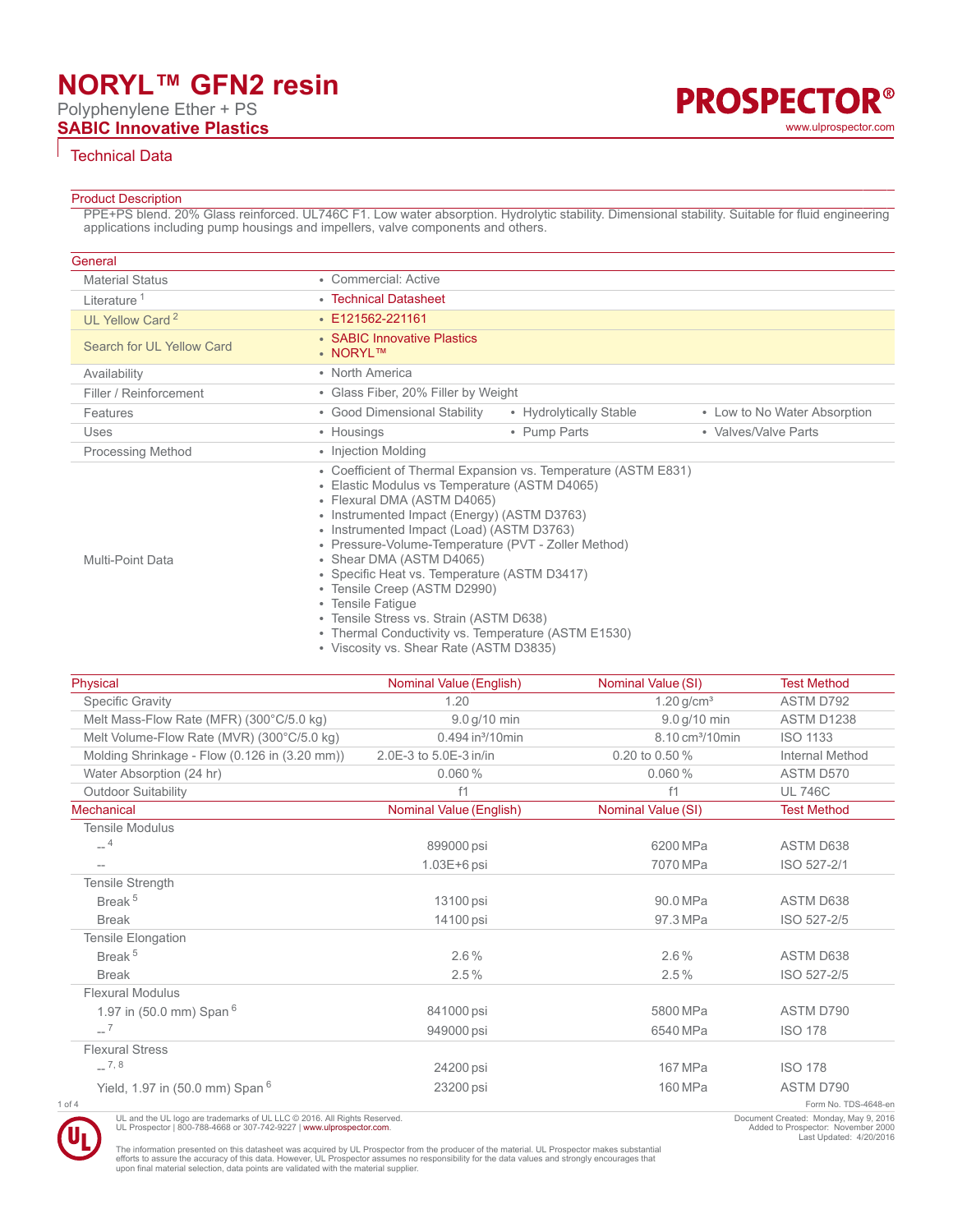## **NORYL™ GFN2 resin**

Polyphenylene Ether + PS

# **PROSPECTOR® SABIC Innovative Plastics** [www.ulprospector.com](http://www.ulprospector.com)

| Impact                                                         | Nominal Value (English)             | Nominal Value (SI)     | <b>Test Method</b> |
|----------------------------------------------------------------|-------------------------------------|------------------------|--------------------|
| Charpy Notched Impact Strength (73°F (23°C))                   | $5.5$ ft $\cdot$ Ib/in <sup>2</sup> | $12$ kJ/m <sup>2</sup> | <b>ISO 179/2C</b>  |
| Notched Izod Impact                                            |                                     |                        |                    |
| $-40^{\circ}$ F (-40 $^{\circ}$ C)                             | $1.8 \text{ ft·lb/in}$              | 96 J/m                 | ASTM D256          |
| 73°F (23°C)                                                    | $2.2$ ft $\cdot$ Ib/in              | 120 J/m                | ASTM D256          |
| 73°F (23°C) <sup>9</sup>                                       | $5.4$ ft $\cdot$ Ib/in <sup>2</sup> | $11$ kJ/m <sup>2</sup> | <b>ISO 180/1A</b>  |
| Unnotched Izod Impact (73°F (23°C))                            | 12 ft·lb/in                         | 650 J/m                | <b>ASTM D4812</b>  |
| Instrumented Dart Impact                                       |                                     |                        | ASTM D3763         |
| 73°F (23°C), Total Energy                                      | $200$ in $\cdot$ Ib                 | 22.6J                  |                    |
| <b>Hardness</b>                                                | Nominal Value (English)             | Nominal Value (SI)     | <b>Test Method</b> |
| Rockwell Hardness (L-Scale)                                    | 106                                 | 106                    | ASTM D785          |
| <b>Thermal</b>                                                 | Nominal Value (English)             | Nominal Value (SI)     | <b>Test Method</b> |
| Deflection Temperature Under Load                              |                                     |                        |                    |
| 66 psi (0.45 MPa), Unannealed, 0.126 in (3.20<br>mm)           | 285 °F                              | $141^{\circ}$ C        | <b>ASTM D648</b>   |
| 66 psi (0.45 MPa), Unannealed, 0.252 in (6.40<br>mm)           | 290 °F                              | 143 °C                 | ASTM D648          |
| 66 psi (0.45 MPa), Unannealed, 3.94 in (100<br>$mm)$ Span $10$ | 289 °F                              | 143 °C                 | ISO 75-2/Be        |
| 264 psi (1.8 MPa), Unannealed, 0.126 in (3.20<br>mm)           | 275°F                               | 135 °C                 | <b>ASTM D648</b>   |
| 264 psi (1.8 MPa), Unannealed, 0.252 in (6.40<br>mm)           | 280 °F                              | 138 °C                 | ASTM D648          |
| 264 psi (1.8 MPa), Unannealed, 3.94 in (100<br>mm) Span 10     | 279 °F                              | 137 °C                 | <b>ISO 75-2/Ae</b> |
| Vicat Softening Temperature                                    |                                     |                        |                    |
| $-\!$                                                          | 289 °F                              | 143 °C                 | ISO 306/B50        |
| $-\!$ –                                                        | 295 °F                              | 146 °C                 | ISO 306/B120       |
| <b>CLTE</b>                                                    |                                     |                        | ASTM E831          |
| Flow : -40 to 104°F (-40 to 40°C)                              | $1.6E-5$ in/in/ $\degree$ F         | 2.9E-5 cm/cm/°C        |                    |
| Transverse : -40 to 104°F (-40 to 40°C)                        | 4.6E-5 in/in/°F                     | 8.3E-5 cm/cm/°C        |                    |
| RTI Elec                                                       | 194 °F                              | 90.0 °C                | <b>UL 746</b>      |
| RTI Imp                                                        | 194 °F                              | 90.0 °C                | <b>UL 746</b>      |
| <b>RTI Str</b>                                                 | 194 °F                              | 90.0 °C                | <b>UL 746</b>      |
| Electrical                                                     | Nominal Value (English)             | Nominal Value (SI)     | <b>Test Method</b> |
| Dielectric Strength                                            |                                     |                        | ASTM D149          |
| 0.126 in (3.20 mm), in Oil                                     | 420 V/mil                           | 17 kV/mm               |                    |
| <b>Dielectric Constant</b>                                     |                                     |                        | ASTM D150          |
| 50 Hz                                                          | 2.86                                | 2.86                   |                    |
| 60 Hz                                                          | 2.86                                | 2.86                   |                    |
| <b>Dissipation Factor</b>                                      |                                     |                        | ASTM D150          |
| 50 Hz                                                          | 8.0E-4                              | 8.0E-4                 |                    |
| 60 Hz                                                          | 8.0E-4                              | 8.0E-4                 |                    |
| Arc Resistance <sup>11</sup>                                   | PLC 7                               | PLC 7                  | ASTM D495          |
| High Amp Arc Ignition (HAI)                                    | PLC 4                               | PLC 4                  | <b>UL 746</b>      |
| High Voltage Arc Tracking Rate (HVTR)                          | PLC 4                               | PLC 4                  | <b>UL 746</b>      |
| Hot-wire Ignition (HWI)                                        | PLC 4                               | PLC 4                  | <b>UL 746</b>      |
| Flammability                                                   | Nominal Value (English)             | Nominal Value (SI)     | <b>Test Method</b> |
| Flame Rating (0.0580 in (1.47 mm))                             | <b>HB</b>                           | <b>HB</b>              | <b>UL 94</b>       |
| Oxygen Index                                                   | 26 %                                | 26 %                   | ASTM D2863         |
|                                                                |                                     |                        |                    |

| Injection            | Nominal Value (English) | Nominal Value (SI) |  |
|----------------------|-------------------------|--------------------|--|
| Drying Temperature   | 230 to 250 $\degree$ F  | 110 to 121 °C      |  |
| Drying Time          | 3.0 to 4.0 hr           | 3.0 to 4.0 hr      |  |
| Drying Time, Maximum | 8.0 hr                  | 8.0 hr             |  |



UL and the UL logo are trademarks of UL LLC © 2016. All Rights Reserved.<br>UL Prospector | 800-788-4668 or 307-742-9227 | [www.ulprospector.com](http://www.ulprospector.com).

2 of 4 Form No. TDS-4648-en Document Created: Monday, May 9, 2016 Added to Prospector: November 2000 Last Updated: 4/20/2016

The information presented on this datasheet was acquired by UL Prospector from the producer of the material. UL Prospector makes substantial<br>efforts to assure the accuracy of this data. However, UL Prospector assumes no re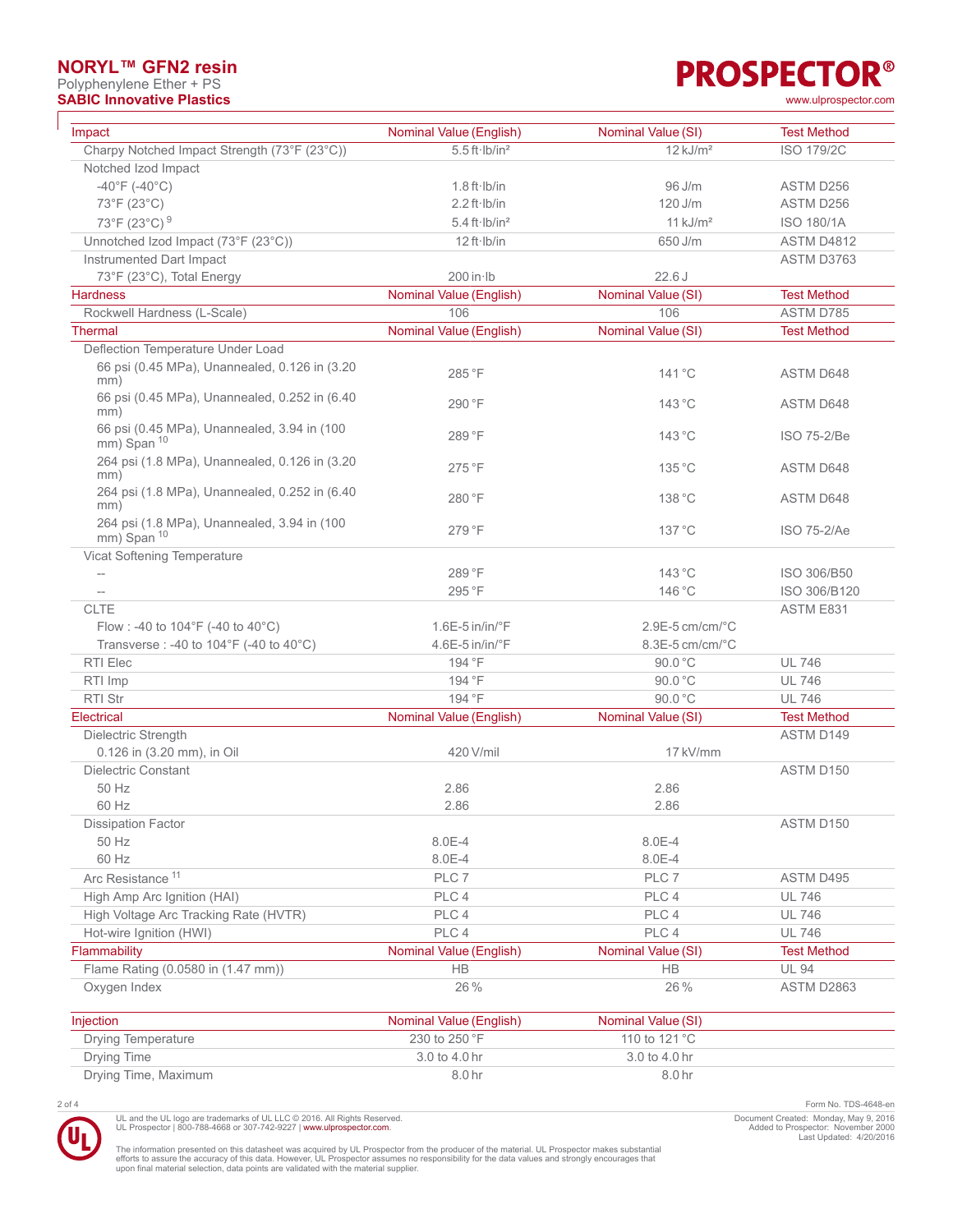### **NORYL™ GFN2 resin**

# Polyphenylene Ether + PS



| Injection              | Nominal Value (English) | Nominal Value (SI)      |  |
|------------------------|-------------------------|-------------------------|--|
| Suggested Max Moisture | $0.020\%$               | 0.020%                  |  |
| Suggested Shot Size    | 30 to 70 %              | 30 to 70 %              |  |
| Rear Temperature       | 510 to 600 °F           | 266 to 316 $^{\circ}$ C |  |
| Middle Temperature     | 530 to 610 °F           | 277 to 321 °C           |  |
| Front Temperature      | 550 to 620 °F           | 288 to 327 °C           |  |
| Nozzle Temperature     | 570 to 620 °F           | 299 to 327 $^{\circ}$ C |  |
| Processing (Melt) Temp | 570 to 620 °F           | 299 to 327 °C           |  |
| Mold Temperature       | 180 to 230 °F           | 82.2 to 110 °C          |  |
| <b>Back Pressure</b>   | 50.0 to 100 psi         | 0.345 to 0.689 MPa      |  |
| <b>Screw Speed</b>     | 20 to 100 rpm           | 20 to 100 rpm           |  |

**Notes**

<sup>1</sup> These links provide you with access to supplier literature. We work hard to keep them up to date; however you may find the most current literature from the supplier.

<sup>2</sup> A UL Yellow Card contains UL-verified flammability and electrical characteristics. UL Prospector continually works to link Yellow Cards to individual plastic materials in Prospector, however this list may not include all of the appropriate links. It is important that you verify the association between these Yellow Cards and the plastic material found in Prospector. For a complete listing of Yellow Cards, visit the UL Yellow Card Search.

 $3$  Typical properties: these are not to be construed as specifications.

4 0.20 in/min (5.0 mm/min)

5 Type I, 0.20 in/min (5.0 mm/min)

- 6 0.051 in/min (1.3 mm/min)
- 7 0.079 in/min (2.0 mm/min)
- 8 Yield
- <sup>9</sup> 80\*10\*4
- <sup>10</sup> 120\*10\*4 mm

<sup>11</sup> Tungsten Electrode



UL and the UL logo are trademarks of UL LLC © 2016. All Rights Reserved. UL Prospector | 800-788-4668 or 307-742-9227 | [www.ulprospector.com](http://www.ulprospector.com).

The information presented on this datasheet was acquired by UL Prospector from the producer of the material. UL Prospector makes substantial<br>efforts to assure the accuracy of this data. However, UL Prospector assumes no re

3 of 4 Form No. TDS-4648-en Document Created: Monday, May 9, 2016 Added to Prospector: November 2000 Last Updated: 4/20/2016